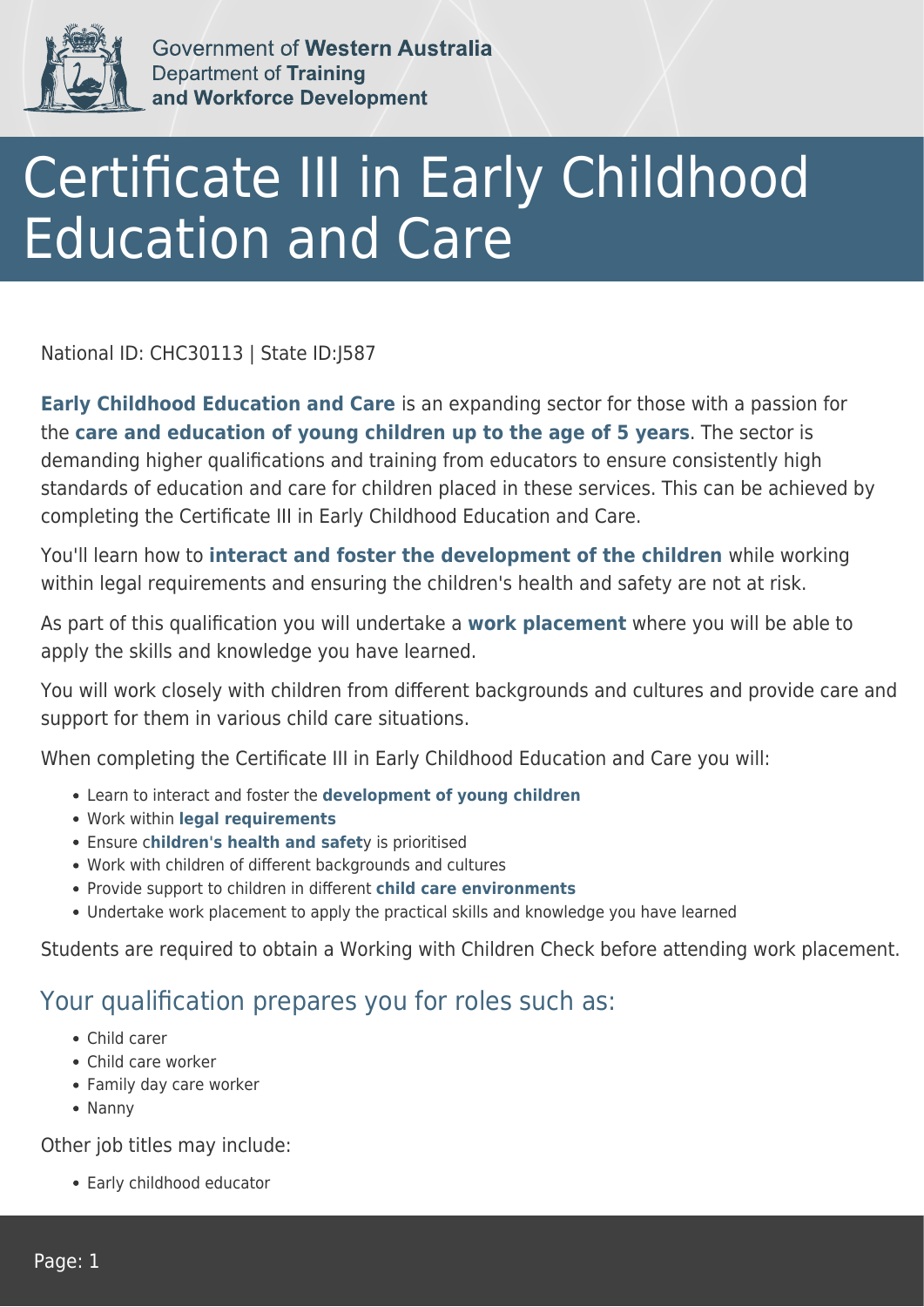

**Government of Western Australia Department of Training** and Workforce Development

- Playgroup supervisor
- Recreation assistant
- Childhood Educator
- Childhood educator assistant

Further Study Option(s)

Diploma of Early Childhood Education and Care

[Apply now](https://tasonline.tafe.wa.edu.au/Default.aspx)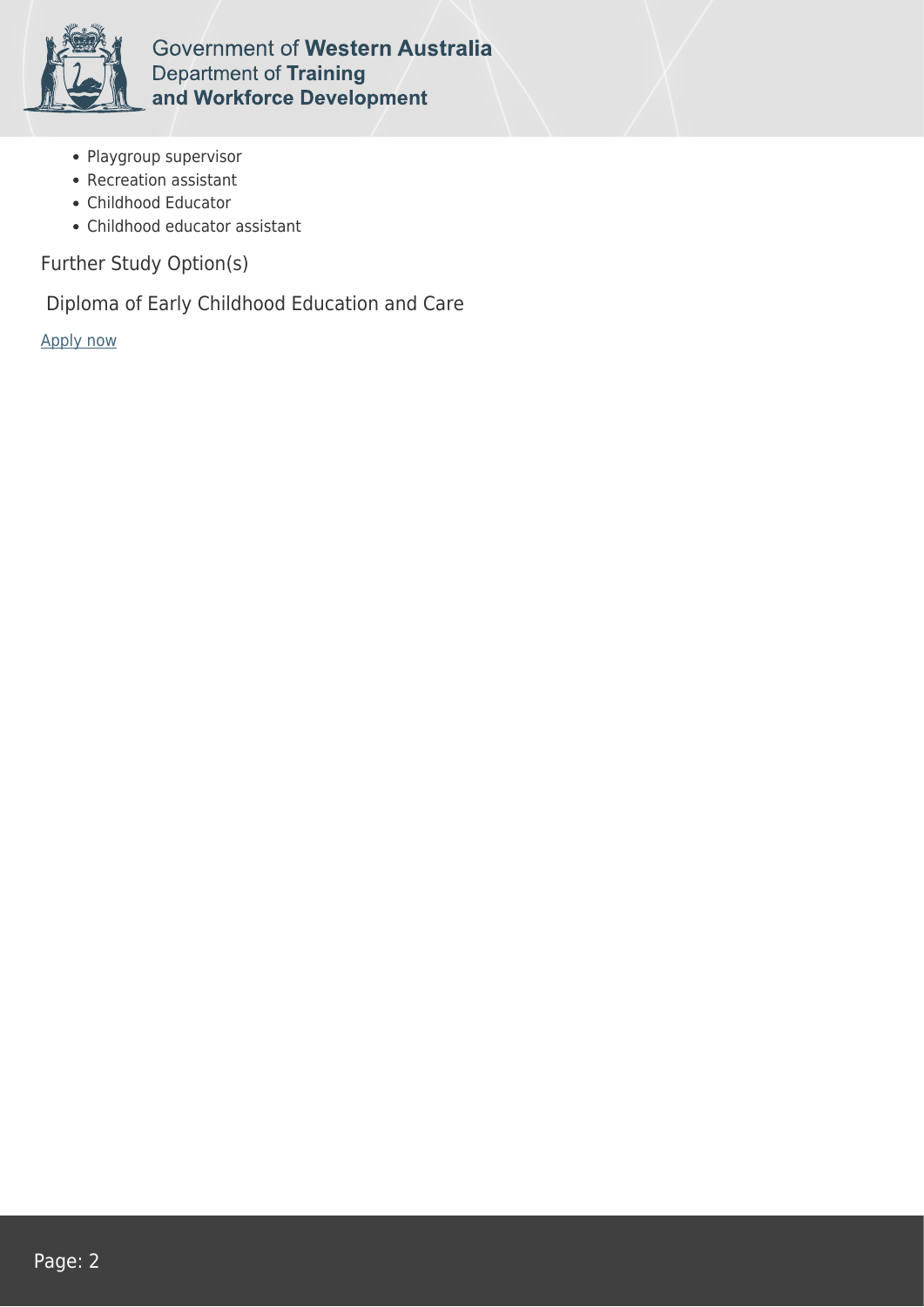

## Course Overview

North<br>Metropolitan

| Location                                       | <b>Duration</b>   | Competiti<br>ve | Selection criteria                       |
|------------------------------------------------|-------------------|-----------------|------------------------------------------|
| Joondalup (Kendrew Crescent) Two semesters Yes |                   |                 | Academic achievement and<br>work history |
| Leederville                                    | Two semesters Yes |                 | Academic achievement and<br>work history |
| Midland                                        | Two semesters Yes |                 | Academic achievement and<br>work history |

South Metropolitan

| Location   | <b>Duration</b>  | Competiti<br>ve | Selection criteria                              |
|------------|------------------|-----------------|-------------------------------------------------|
| Armadale   | One semester Yes |                 | Academic achievement and work<br><u>history</u> |
| Mandurah   | One semester     | Yes             | Academic achievement and work<br><u>history</u> |
| Murdoch    | One semester Yes |                 | Academic achievement and work<br>history        |
| Rockingham | One semester Yes |                 | Academic achievement and work<br><u>history</u> |
| Thornlie   | One semester     | Yes             | Academic achievement and work<br>history        |